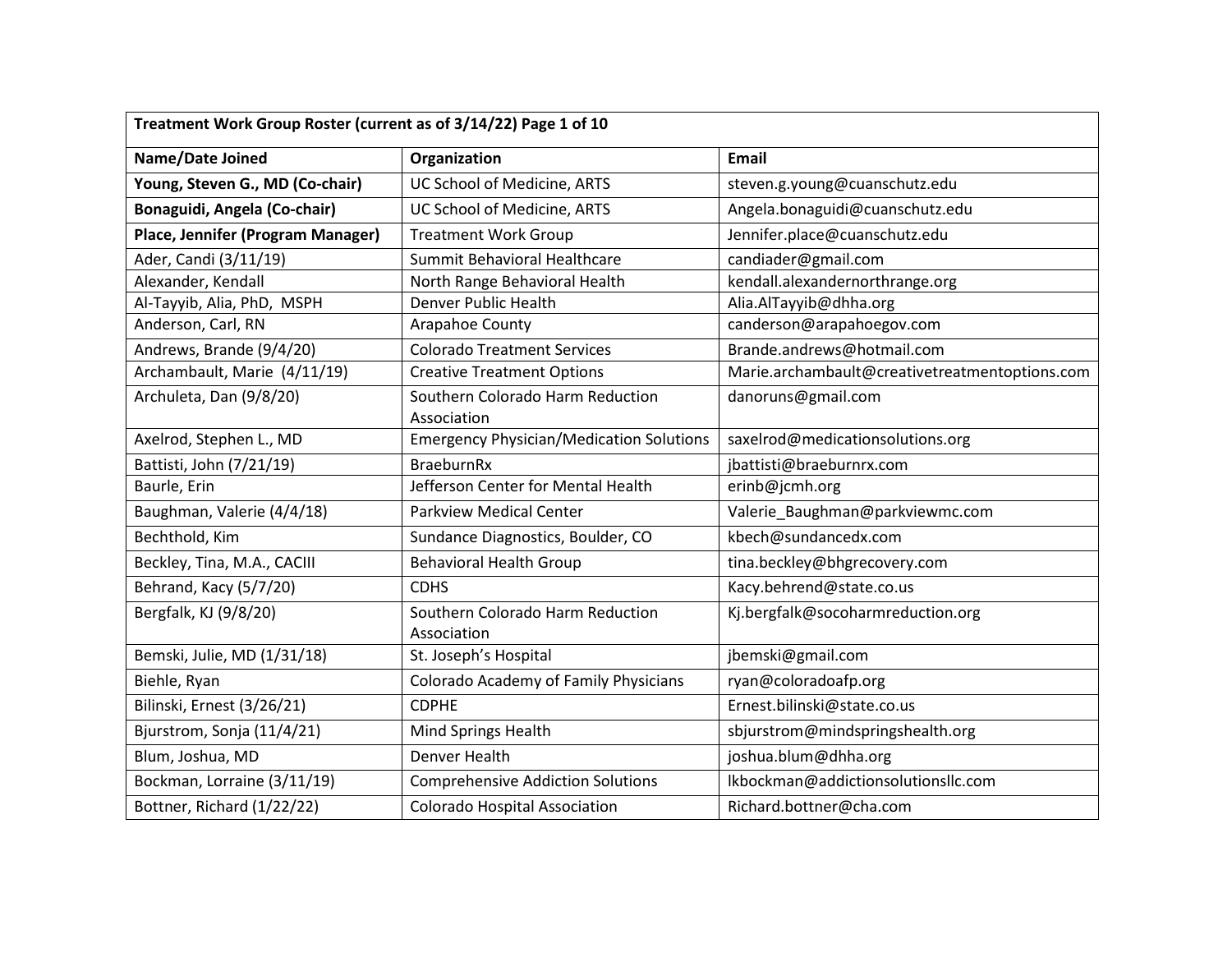| Breeman, Jessica (10/29/21)              | DanceSafe                                                        | jbreeman@gmail.com                       |
|------------------------------------------|------------------------------------------------------------------|------------------------------------------|
| Brewster, Kristi (2/24/20)               | <b>Colorado Treatment Services</b>                               | Director.coloradosprings@cotreatment.com |
| Briggs Mead, Merilee (3/29/21)           | Hydreight                                                        | merileebm@yahoo.com                      |
| Brnovich, Peter M. (10/7/18)             | <b>Community Member</b>                                          | peterbrnovich@gmail.com                  |
| Brooks, Lesley, MD                       | Asst. Medical Director, North Colorado<br><b>Health Alliance</b> | Lbrooks.alliance@nocoha.org              |
| Brown, Corinthiah (8/5/20)               | The Don't Look Back Center                                       | cbrown@thedontlookbackcenter.org         |
| Brown, Elizabeth (3/11/19)               | The Meadows                                                      | ebrown@meadowsbh.com                     |
| Brou, Lina (5/11/18)                     | Dept. of Family Medicine, UC Denver                              | Lina.brou@cuanschutz.edu                 |
| Brydon, Katie (6/10/19)                  | Road to Recovery                                                 | Kate.brydon@gmail.com                    |
| Burke, Felicity                          | Student, UC Denver                                               | felicity.burke@cuanschutz.edu            |
| Cannavo, Joseph P., MD (8/14/18)         | Colorado Permanente Medical Group                                | Joseph.P.Cannavo@kp.org                  |
| Canon, Megan (7/20/20)                   | <b>CDPHE</b>                                                     | Megan.canon@state.co.us                  |
| Capps, Kathy (11/27/20)                  | Mind Springs Health                                              | kcapps@mindspringshealth.org             |
| Carrington, Alexis, MD                   | <b>UC Denver</b>                                                 | alexis.carrington@cuanschutz.edu         |
| Casey, Alice                             | Pharmacy Tech Instructor, Pickens<br><b>Technical College</b>    | alicecasey26@yahoo.com                   |
| Casucci, Charlene (10/28/21)             | <b>Community Member</b>                                          | charcasucci@hotmail.com                  |
| Celio, Sania                             | <b>King Soopers</b>                                              | sania.celio@kingsoopers.com              |
| Chacon, Arlene (11/15/21)                | <b>RN/Community Member</b>                                       | Arlene.chacon3@gmail.com                 |
| Chang, Soojin, PharmD Cand.<br>(1/24/18) | UC Denver School of Pharmacy                                     | Soojin.chang@cuanschutz.edu              |
| Chappelow, Karen (7/17/19)               | Counselors on Call                                               | Karen-rose-@hotmail.com                  |
| Cheshire, Emily, DNP, FNP                | Sheridan Health Services/UC School of<br><b>Nursing</b>          | emily.cheshire@cuanschutz.edu            |
| Ciambelli, Mary                          | President, Colorado Nurses Association                           | drmaryc@msn.com                          |
| Clark, Marty (3/1/22)                    | Recovery Ways                                                    | mclark@recoveryways.com                  |
| Clark, Rhonda (5/18/18)                  | Indivior, Inc.                                                   | Rhonda.clark@indivior.com                |
| Cobb, Vincent (11/9/18)                  | UC Health ID Clinic                                              | Vincent.cobb@cuanschutz.edu              |
| Cohen, Gabe (7/29/20)                    | Kings & Priests Ministry                                         | gabe@gabecohendefense.com                |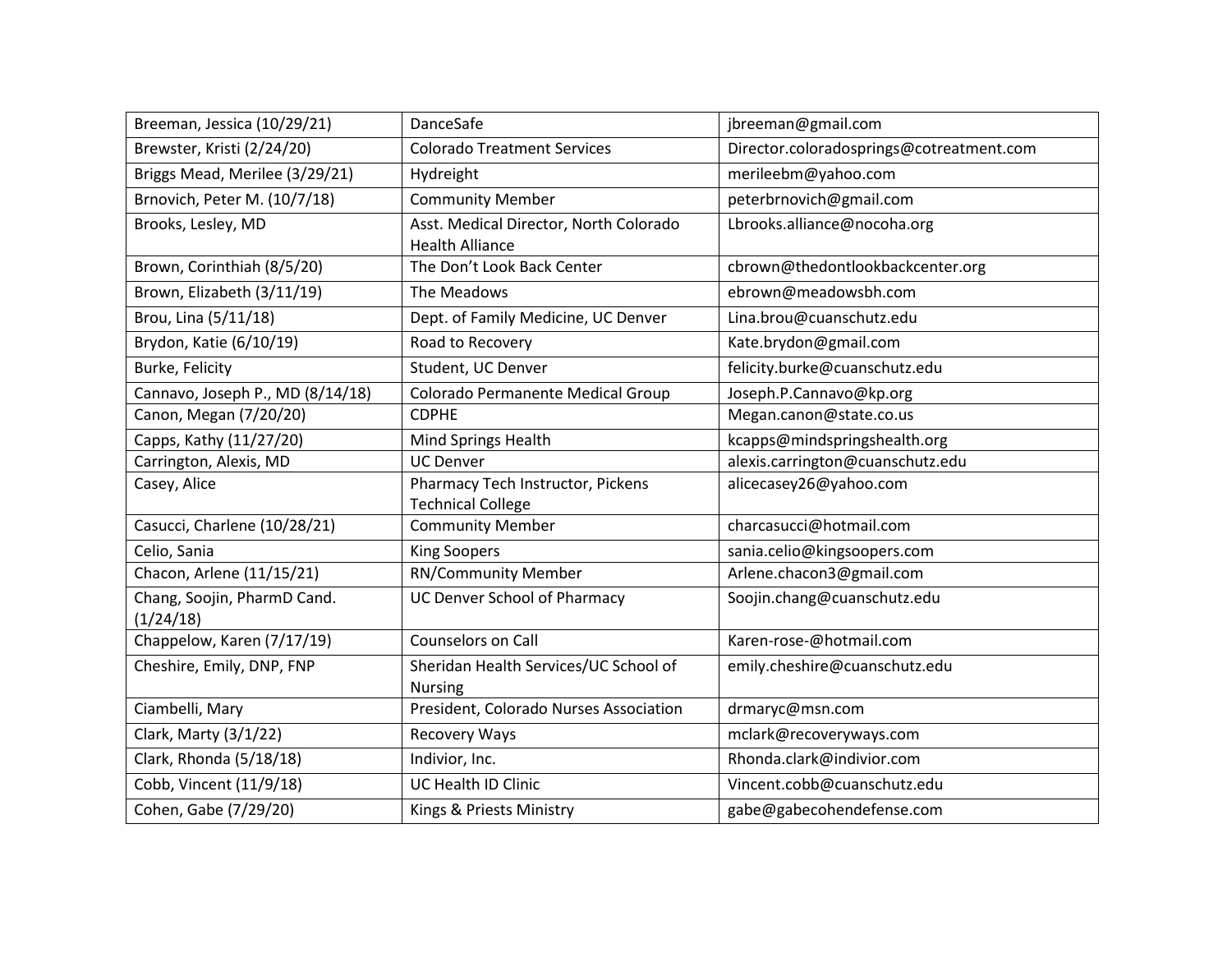| Colombo, Christina 9/30/19)         | Jefferson Center                                          | christinaco@jcmh.org                          |
|-------------------------------------|-----------------------------------------------------------|-----------------------------------------------|
| Condojani, Marc                     | Dept. of Human Services, OBH                              | marc.condojani@state.co.us                    |
| Conzemius, Leslie, RN (2/2/20)      | <b>Abundance Wellness</b>                                 | leslie@abundanceintegrative.com               |
| Cook, Emily (10/13/21)              | <b>LCSW</b>                                               | Ejc510@yahoo.com                              |
| Cooke, Arlene (9/18/20)             | Otero/Crowley Public Health Department                    | acooke@oterogov.org                           |
| Cooper, Amy (12/4/20)               | <b>OBH</b>                                                | Amy.cooper@state.co.us                        |
| Cooper, Susanna                     | <b>CCPDAP Program Manager</b>                             | Susanna.cooper@cuanschutz.edu                 |
| Cornelia, Frank                     | Colorado Behavioral Healthcare Council<br>(CBHC)          | fcornelia@cbhc.org                            |
| Costello, J.K., MD 2/7/19           | Steadman Group                                            | jkcostello@steadmangroup.com                  |
| Costello, Mark                      | Licensed Acupuncturist                                    | markstopsmoking@msn.com                       |
| Crawford, Kathleen (10/11/21)       | River Family Health Center                                | kcrawford@rivervalleyfhc.com                  |
| Dalin, Joanna (10/11/21)            | Springfield College Counseling Psychology<br>PsyD Program | Joannadalin @gmail.com                        |
| Dallner, Scott (6/26/21)            | <b>MAD Express Transport</b>                              | sdallner@cyg.net                              |
| Damioli, Michael (6/16/20)          | CO Medication-Assisted Recovery                           | michael@colorado-recovery.com                 |
| Daughtry, Tanya (11/11/18)          | Pharmacy Intern                                           | Tanya.daughtry@cuanschutz.edu                 |
| Davidson, Michael                   | <b>CCPDAP Communications Professional</b>                 | michael.davidson@cuanschutz.edu               |
| DeHerrera-Smith, Dayna (1/14/19)    | Front Range Clinic                                        | ddeherrera@frontrangeclinic.com               |
| Denberg, Tom, MD                    | Pinnacol                                                  | tom.denberg@pinnacol.com                      |
| DenBleyker, Jennifer, DC (11/28/17) | <b>Fluid Chiropractic</b>                                 | info@fluidchiro.com                           |
| Dolan, Heather (3/20/19)            | Signal Behavioral Health Network                          | hdolan@signalbhn.org                          |
| Doyle, Jacinta (11/4/21)            | Mind Springs Health                                       | jadoyle@mindspringshealth.org                 |
| Eaddy, Jessica                      | <b>CCPDAP External Relations Strategist</b>               | jessica.eaddy@cuanschutz.edu                  |
| Eason, Lisa, RN                     | <b>Critical Care</b>                                      | Lseason247@gmail.com                          |
| Egan, Paul                          | <b>Behavioral Health Group</b>                            | paul.a.egan@gmail.com                         |
| Elias, Karen                        | Alkermes                                                  | karen.elias@alkermes.com                      |
| Esquibel, Jose                      | <b>CCPDAP Associate Director</b>                          | Jose.A.Esquibel@cuanschutz.edu                |
| Fabian, Dawn (3/4/21)               | Integrative Psychiatric Services                          | dawnfabian@integrativepsychiatricservices.com |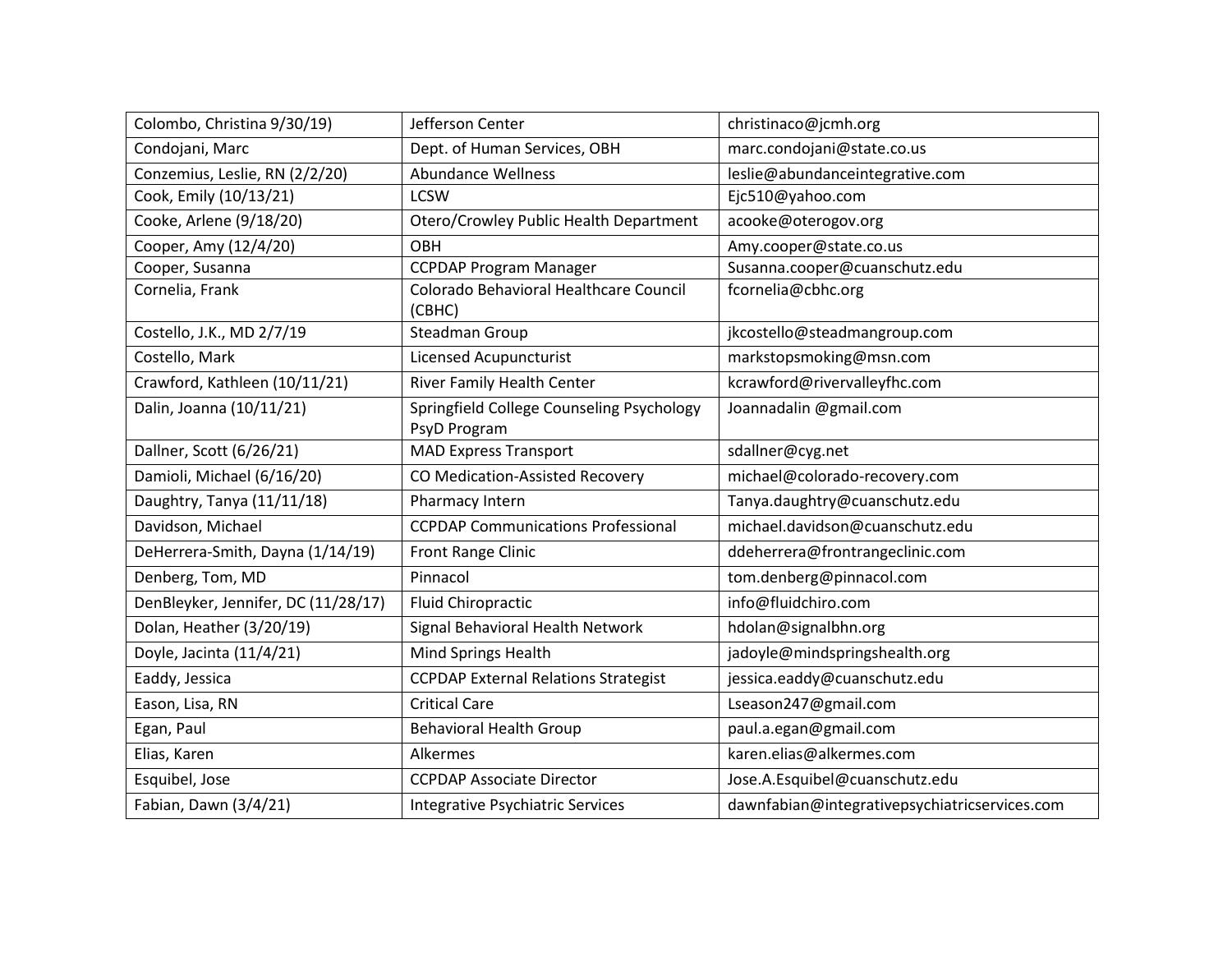| Faren, Stephanie                   | <b>Boulder Valley School District</b>                     | Stephanie.faren@bvsd.org                  |
|------------------------------------|-----------------------------------------------------------|-------------------------------------------|
| Fear, Jess                         | <b>SummitStone Health Partners</b>                        | jess.fear@summitstonehealth.org           |
| Feffer, Sophie (1/26/22)           | <b>CDPHE</b>                                              | Sophie.feffer@state.co.us                 |
| Fewell, Vanessa                    | Project Manager, Health District of No.<br>Larimer County | vlfewell@gmail.com                        |
| Fischer, Matthew (7/16/20)         | Colorado Health Network                                   | Matthew.fischer@coloradohealthnetwork.org |
| Flores, Roland, MD                 | University of Colorado School of Medicine                 | roland.flores@ucdenver.edu                |
| Forwood, Seth (2/7/19)             | Harvest Farm (Denver Rescue Mission)                      | sforwood@denrescue.org                    |
| Foster, Haley                      | <b>Tri-County Health</b>                                  | hfoster@tchd.org                          |
| Galey, Rochelle (7/8/19)           | Office of Behavioral Health                               | Rochelle.galey@state.co.us                |
| Gallo, Sara (8/23/21)              | Care on Location                                          | sgallo@careonlocation.com                 |
| Geckler, Jim (2/7/19)              | <b>Harmony Foundation</b>                                 | jgeckler@harmonyfoundationinc.com         |
| Green, Kristina                    | <b>CDPHE</b>                                              | Kristina.green@state.co.us                |
| Gruman, Katie (3/25/19)            | Student, Johns Hopkins School of Public<br>Health         | kgruman1@jhmi.edu.                        |
| Gunnells, Tiffany (10/18/19)       | North Range Behavioral Health                             | Tiffany.gunnells@northrange.org           |
| Haloi, Olivia, M.D. (4/1/20)       | <b>Vivent Health</b>                                      | Olivia.haloi@viventhealth.org             |
| Harrison, J.M.                     | <b>MD</b>                                                 | JMHarrisonMD@gmail.com                    |
| Hart, Krystle (3/21/19)            | <b>Registered Nurse</b>                                   | Khart1217@gmail.com                       |
| Hernandez, Thomas (1/12/19)        | <b>Tribe Recovery Homes</b>                               | thomas@triberecoveryhomes.com             |
| Higgins, P.J. (1/22/20)            | <b>Community Health Partnership</b>                       | Pj.higgins@ppchp.org                      |
| Hill, Kyle Dijon (3/3/18)          | Helping End the Opioid Epidemic (HEOE)                    | Kdijon1587@gmail.com                      |
| Hogue, Adina (1/6/20)              | <b>Community Member</b>                                   | adinahogue@gmail.com                      |
| Hoke, Sarah (8/16/21)              | <b>RMHIDTA</b>                                            | shoke@rmhidta.org                         |
| Hoover, Lorraine (11/26/21)        | Raymond Rountree Jr. Foundation                           | Lorraine.hoover@sosrrjrfoundation.org     |
| Houston, Lindsay, M.P.H. (6/14/19) | The Steadman Group                                        | lindsayhouston@steadmangroup.com          |
| Howard, Jean (4/3/20)              | <b>Crossroads Turning Points</b>                          | jhhoward@crossroadstp.org                 |
| Hurst, Terri                       | Colorado Criminal Justice Reform Coalition                | terri@ccjrc.org                           |
| Howlett Corinne (5/7/21)           | <b>School of Pharmacy</b>                                 | Corinne.howlett@cuanshutz.edu             |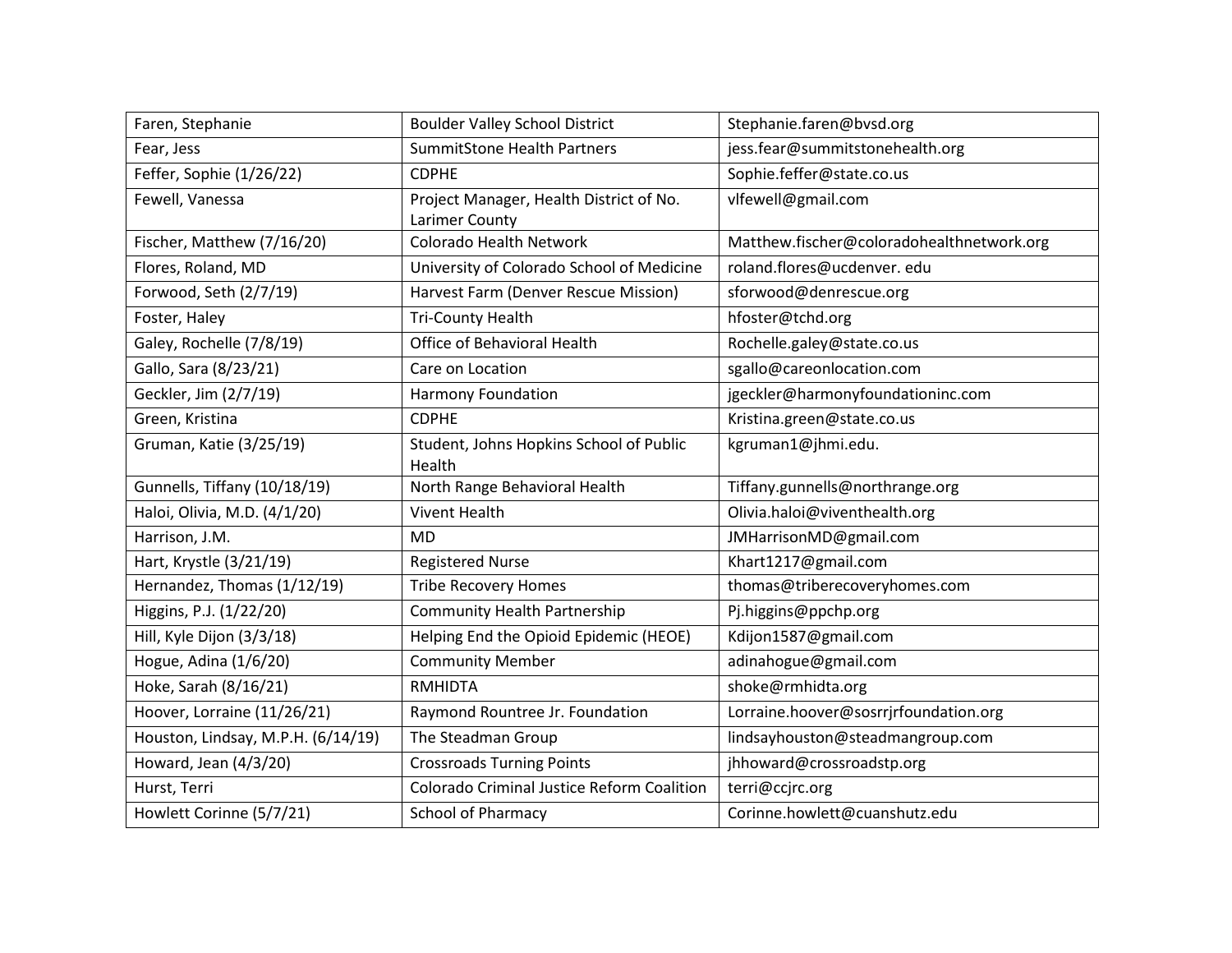| lacino, Carmen                   | West Slope Casa (managed services org.)                    | carmen@westslopecasa.org              |
|----------------------------------|------------------------------------------------------------|---------------------------------------|
| Ihrig, Heather (2/28/20)         | <b>CO-SLAW NCHA</b>                                        | Hihrig.alliance@nocoha.org            |
| Ingraham, Michael                | <b>Community Member</b>                                    | mwilaxnsax@gmail.com                  |
| Inman, Elsa (12/3/19)            | Centura Health-Mercy Regional Medical<br>Center            | elsainman@centura.org                 |
| Ivanova, Amber (1/12/22)         | Clinica Family Health                                      | aivanova@clinica.org                  |
| James, Frank, MD (10/29/21)      | Mind Springs Health                                        | fjames@mindspringshealth.org          |
| Jenkins, Tom (2/12/18)           | Western Colorado Health Network                            | Tom.jenkins@coloradohealthnetwork.org |
| Johnson, Kathleen M, RN          | <b>UC Denver College of Nursing</b>                        | kathleen.m.johnson@cuanschutz.edu     |
| Johnson, Robert J.               | SAP, MAC, LAC, MMFT                                        | robert@highlandsranchcounselor.com    |
| Johnson, Tanja, NP (10/20/18)    | <b>Radiant Health</b>                                      | tanjajohnson@gmail.com                |
| Jones, Scott, DPT (7/17/18)      | Take Charge Physical Therapy                               | Scott.a.jones.dpt@gmail.com           |
| Jordan, Kristy                   | Signal Behavioral Health Network                           | kjordan@signalbhn.org                 |
| Karsian, Amber (4/29/19)         | FNP-BC                                                     | Amber.karsian@yahoo.com               |
| Kato, Lindsey                    | <b>CDC National Opioid Response Strategy</b>               | Lindsey.kato@cuanschutz.edu           |
| Keane, Ashli (9/1/20)            | Gusto                                                      | Akeane0126@yahoo.com                  |
| Kerins, Alec (3/5/18)            | <b>UC Denver</b>                                           | Alec.kerins@cuanschutz.edu            |
| Kezer, John (2/7/19)             | <b>Kezer Law</b>                                           | john@jkezerlaw.com                    |
| Kim, Hanie, MSW, LCSW (12/16/17) | JD Candidate, University of Denver Sturm<br>College of Law | Hkim19@law.du.edu                     |
| Kittell, Shayna (10/3/21)        | River Valley Family Health Centers                         | skittell@rivervalleyfhc.com           |
| Klie, Kaylin                     | M.D.                                                       | kaylin.klie@dhha.org                  |
| Ko, Mancia (11/19/17)            | Ameritox                                                   | manciako@ameritox.com                 |
| Koehn, Darcy, NP (12/17/18)      | Foothills Integrated Health                                | darcykoehn@gmail.com                  |
| Koslow, DeEtte (4/8/19)          | Bobby's House                                              | DeEtteKoslow@gmail.com                |
| Krische, Elizabeth (2/19/21)     | A Way Forward                                              | Liz.krische@gmail.com                 |
| Krsak, Martin, MD (6/27/18)      | <b>UC Denver</b>                                           | Martin.krsak@cuanschutz.edu           |
| Kubicek, Lorraine (12/9/20)      | Project SCOPE                                              | Lorraine.kubicek@cuanschutz.edu       |
| Lambert, Mary                    | San Luis Valley Behavioral Health Group                    | mlambert@slvghg.org                   |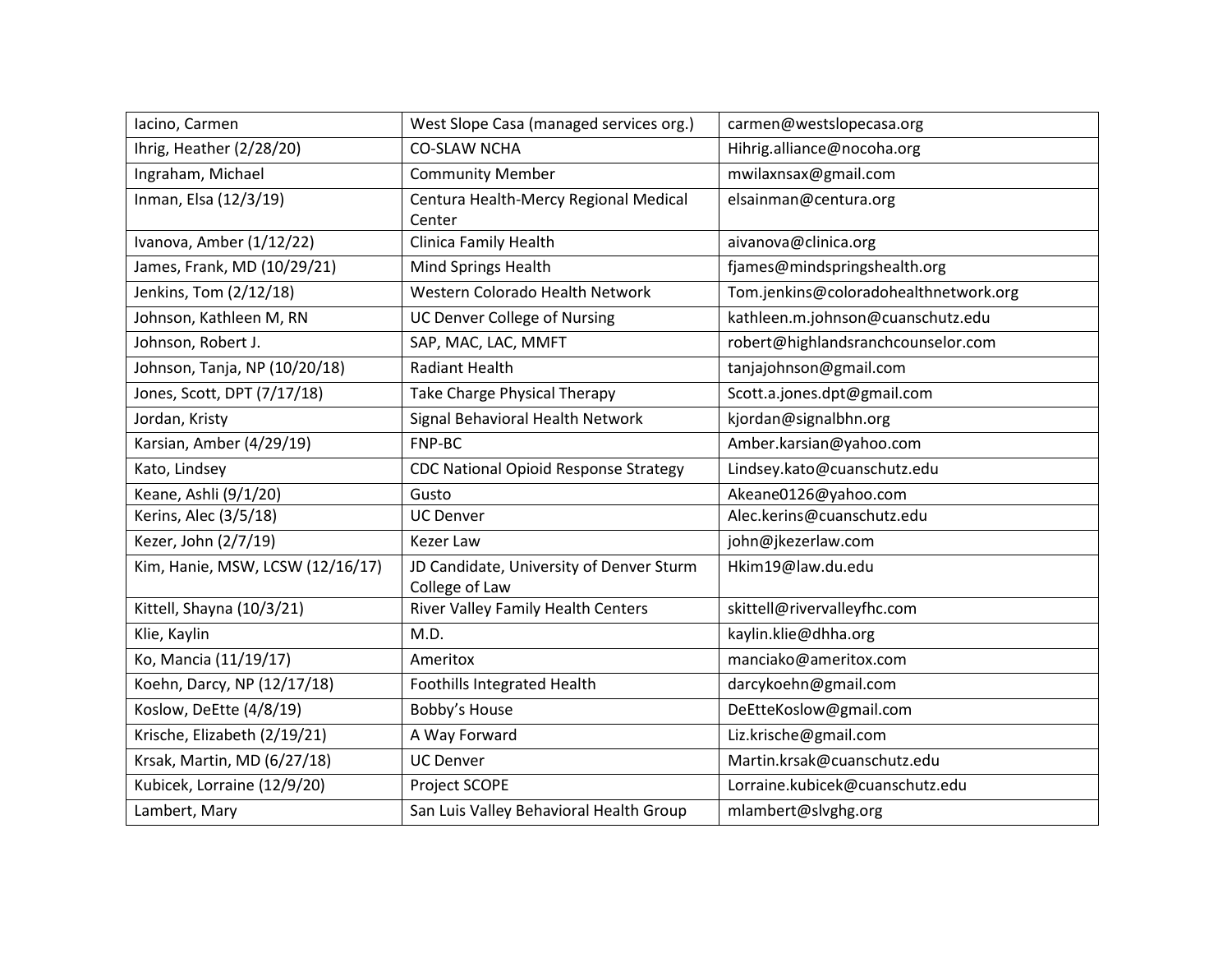| Langendoerfer, Sharon             | <b>MD</b>                                                   | slangen@me.com                           |
|-----------------------------------|-------------------------------------------------------------|------------------------------------------|
| LaRew, Andrea (3/3/22)            | <b>Colorado Chiropractic Association</b>                    | andrea@coloradochiropractic.org          |
| LaRue, Sarah (2/14/20)            | <b>CCHN</b>                                                 | slarue@cchn.org                          |
| Lee, Brooke                       | <b>BAART Programs</b>                                       | blee@baartprograms.com                   |
| Lewis, Butch (9/1/18)             | <b>CARR</b>                                                 | Carr.state.co@gmail.com                  |
| Li, Qing                          | Epidemiologist                                              | Qing.li@mail.sdsu.edu                    |
| Lin, Jonathan                     | Medtronic                                                   | Lin.jonathan@gmailcom                    |
| Lockhart, Ezra, PhD (7/13/20)     | <b>Easy Does It Counseling</b>                              | enslockhart@gmail.com                    |
| Lutz, Cyndee Rae                  | <b>Community Member</b>                                     | cyndee@q.com                             |
| Lyda, Clark, PharmD               | University of Colorado Hospital                             | clark.lyda@uch.edu                       |
| Mack, Michelle                    | Director, State Government Affairs,                         | MMack1@express-scripts.com               |
|                                   | <b>Express Scripts</b>                                      |                                          |
| Manzione, G. Thomas               | Clinical Representative, Attention Homes,<br><b>Boulder</b> | gtmanz482@gmail.com                      |
| Martin, Deanna (5/22/20)          | Mile High Behavioral Health                                 | dmartin@mhbhc.org                        |
| Marx-Varela, Megan (7/24/19)      | <b>Bend Recovery</b>                                        | mmarx-varela@bendrecovery.com>           |
| Mathers-Suter, Cortland (6/16/20) | <b>COMedication-Assisted Recovery</b>                       | Cortland@colorado-recovery.com           |
| McCord, Amy (12/3/19)             | <b>Homeward Pikes Peak</b>                                  | amymccord@msn.com                        |
| McBurney, Christa, RN (10/5/18)   | <b>UC Health</b>                                            | christaMcBurney@gmail.com                |
| McCarty, Craig, MD                | <b>Haxtun Hospital District</b>                             | awmphd@yahoo.com                         |
| McCoy, Tamara (4/3/20)            | North Range Behavioral Health                               | Tamara.mccoy@northrange.org              |
| McCulloch, Jane (8/19/21)         | Colorado Health Network                                     | Jane.mcculloch@coloradohealthnetwork.org |
| McDermott, Kelly (4/3/20)         | Signal Behavioral Health                                    | kmcdermott@signalbhn.org                 |
| McDevitt, Kim (3/14/22)           | Mile High Health Alliance                                   | kim@milehighhealthalliance.org           |
| McGregor, Amber, MD               | <b>Outpatient Substance Abuse Clinic</b>                    | ambermcgregor@gmail.com                  |
| McLean, Nicole                    | <b>Addictions Counselor</b>                                 | nmcleanctsgreeley@gmail.com              |
| Meardon, Kailey (3/15/21)         | Southeast Health Group                                      | kmeardon@shgco.org                       |
| Medina, Rosario (7/23/20)         | UC Dept. of Family Medicine                                 | Rosario.medina@cuanschutz.edu            |
| Meury, Kathleen (5/17/21)         | <b>Community Member</b>                                     | Meury4@hotmail.com                       |
| Miller, Joel (8/20/18)            | Office of Behavioral Health                                 | Joel.miller@state.co.us                  |
| Miller, Judith, PhD               | <b>Addiction Recovery Treatment Provider</b>                | redfeather7@earthlink.net                |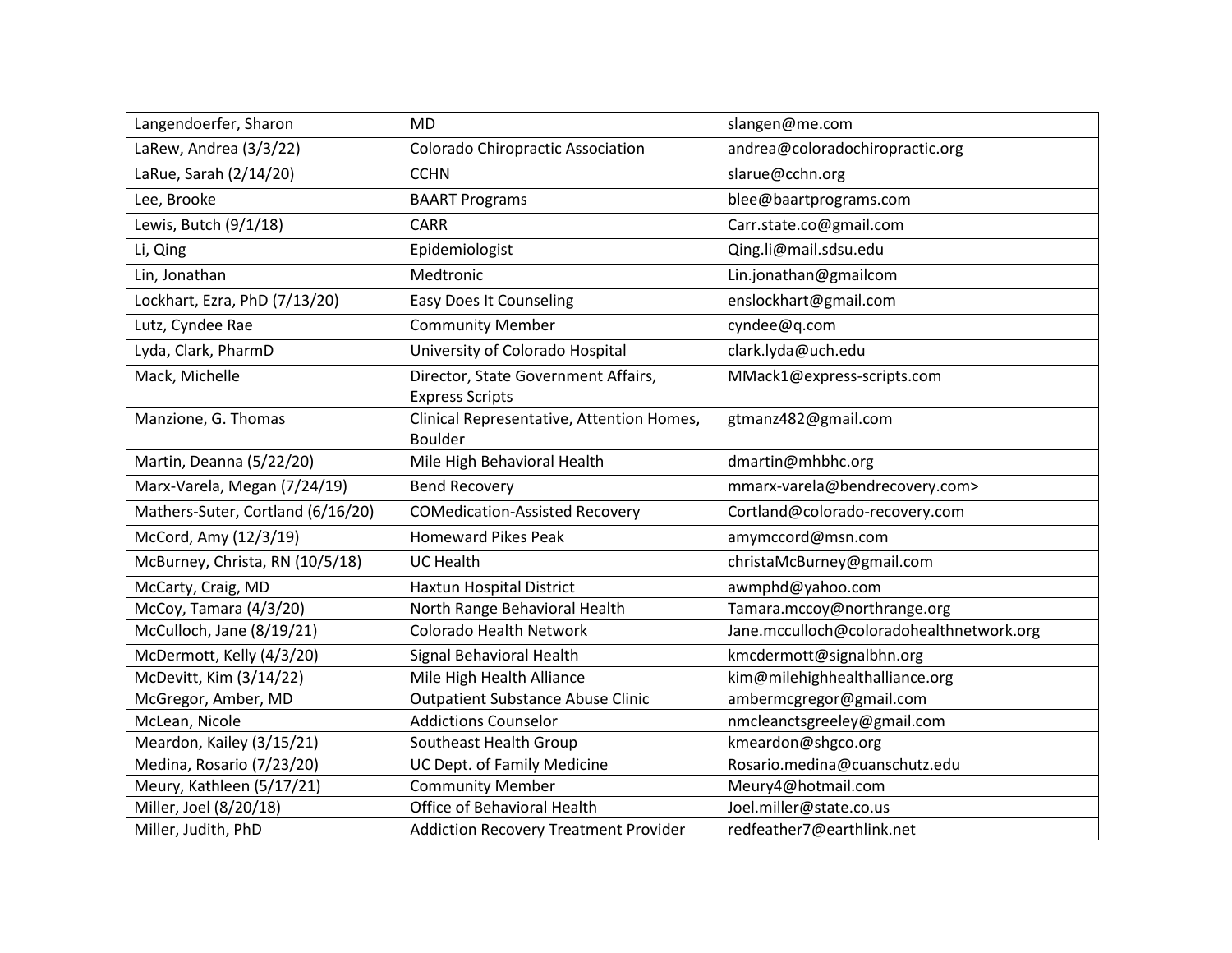| Montoya, Karey (2/24/20)          | <b>Colorado Treatment Services</b>                                    | Director.greeley@cotreatment.com |
|-----------------------------------|-----------------------------------------------------------------------|----------------------------------|
| Morhaliek, Cameron, MD            | Psychiatrist                                                          | dr.cammorhaliek@gmail.com        |
| Mueller, Ryan                     | OBH                                                                   | ryan.mueller@state.co.us         |
| Mulvihill, Sharon (1/12/19)       | <b>Riverstone Health</b>                                              | Sharon.mul@riverstonehealth.org  |
| Nerenberg, Mike                   | M.D.                                                                  | nerenberg52@gmail.com            |
| O'Keefe, Dawn (2/18/22)           | Peak Vista Community Health Center                                    | paladinfamily@yahoo.com          |
| O'Keefe, Julie                    | Pharmacist                                                            | Julieokeefe4@gmail.com           |
| Oberheid, James (1/25/18)         | M.D., Retired (Chaffee County Public<br>Health)                       | joberheide@hotmail.com           |
| Olberding, Gina                   | <b>CCPDAP Assistant Director</b>                                      | gina.olberding@cuanschutz.edu    |
| O'Connor, John (8/18/20)          | <b>Boulder Rural Fire Rescue</b>                                      | joconnor@brfr.org                |
| O'Neill, Christine                | <b>Mental Health Partners</b>                                         | Coneill@mhpcolorado.org          |
| Ornelis, Anneliese (1/27/22)      | OBH                                                                   | Anneliese.ornelis@state.co.us    |
| Pace, Elizabeth                   | <b>Peer Assistance Services</b>                                       | epace@peerassist.org             |
| Pacheco, Daniel                   | UC Denver Dept. of Family Medicine,<br><b>ENSW &amp; IT MATTTRs 2</b> | Daniel.pacheco@cuanschutz.edu    |
| Parry, Lynn, MD                   | <b>Colorado Medical Society</b>                                       | nurvdr@mac.com                   |
| Pellegrino, Robyn, RN             | <b>RN Manager</b>                                                     | Robyn.pellegrino@hotmail.com     |
| Perea, Dawn                       | Senior Consultant, CDE                                                | pereadawn@gmail.com              |
| Perry, Robert                     | M.D.                                                                  | robert.perry@cuanschutz.edu      |
| Philibin, Scott, PhD (6/5/18)     | Alkermes, Inc.                                                        | Scott.philibin@alkermes.com      |
| Pietrafeso, Steve (2/14/19)       | <b>Denver Rescue Mission</b>                                          | spietrafeso@denrescue.org        |
| Piotti, Louis (2/18/22)           | Sober AF Entertainment                                                | ljpiotti@aftershockfam.org       |
| Place, Jen (5/2018)               | <b>CCPDAP Program Manager</b>                                         | Jennifer.place@cuanschutz.edu    |
| Pollard, Nicolas, PharmD (3/5/18) | Harmony Foundation/Albertsons Safeway                                 | Nicolas.pollard@safeway.com      |
| Ponder, Matthew                   | <b>MD</b>                                                             | uponderit@gmail.com              |
| Prager, Sarah (1/22/20)           | <b>AllHealth Network</b>                                              | sprager@allhealthnetwork.org     |
| Pratt, Robert, DC                 | <b>Colorado Chiropractic Association</b>                              | dpchiro@hotmail.com              |
| Quartier, Amber (5/27/21)         | Centura                                                               | AmberQuartier@Centura.org        |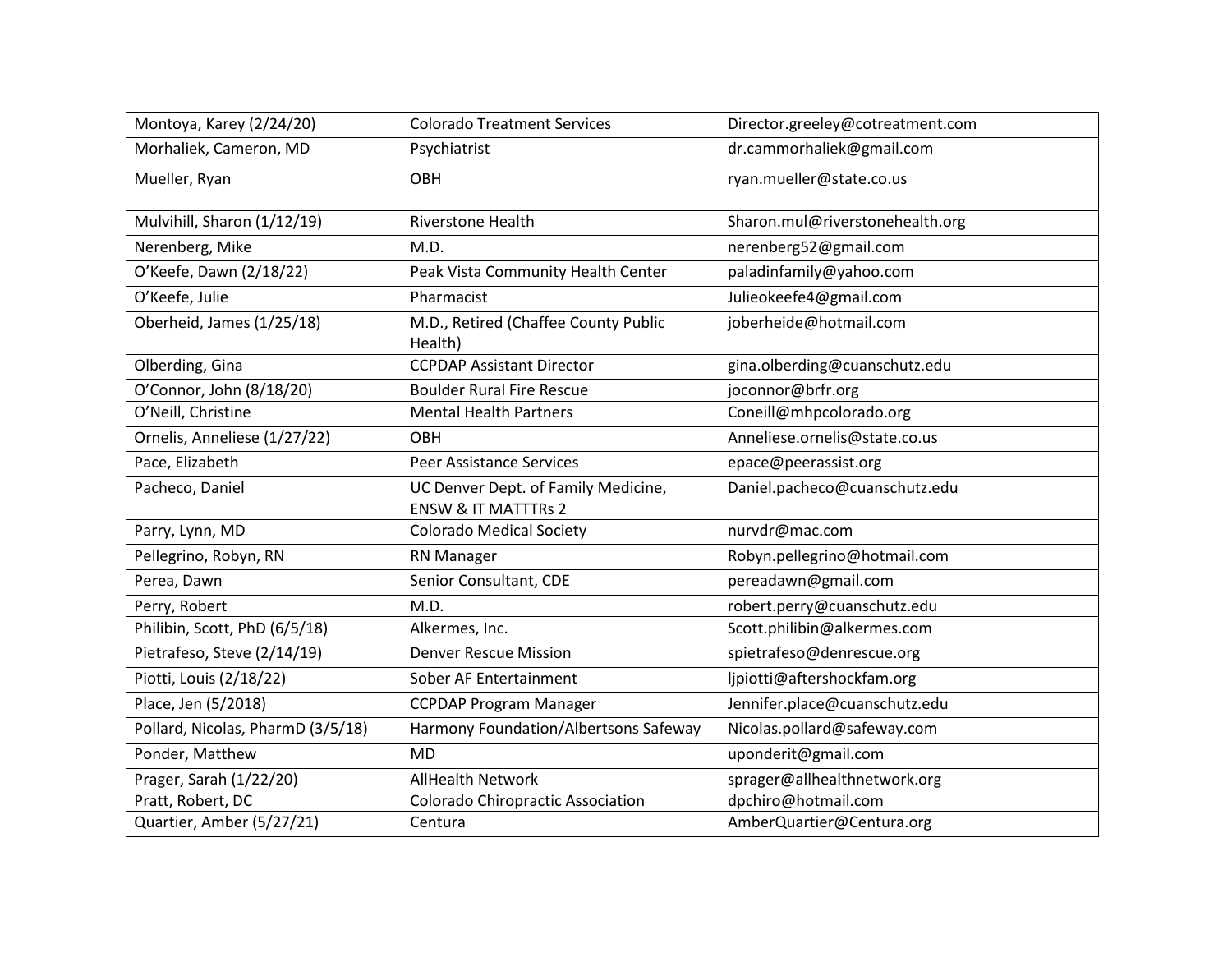| Ramirez-Groothuis, Perla (2/24/20) | <b>Colorado Treatment Services</b>                        | p.ramirez@cotreatment.com         |
|------------------------------------|-----------------------------------------------------------|-----------------------------------|
| Rapson-Stecula (8/11/20)           | North Range Clinic                                        | Katie.rapson@gmail.com            |
| Reedy, Lauren, MA, LPC, LAC        | Jefferson Center for Mental Health                        | LaurenR@jcmh.org                  |
| Ricards, Luke (2/1/18)             | <b>Cordant Health Solutions</b>                           | Iricards@cordanths.com            |
| Ritchey, Veronica, FNP-C (3/12/20) | S.U.R.E. Adolescent Facilitator                           | Girlie.girls@hotmail.com          |
| Ritvo, Alexis, MD MPH              | <b>UC Addiction Psychiatry Fellow</b>                     | alexis.ritvo@cuanschutz.edu       |
| Robbins, Emily, RN (5/11/18)       | <b>UC Health</b>                                          | esdanner@gmail.com                |
| Robertson, Janet                   | <b>Community Member</b>                                   | info@thistledubh.net              |
| Robinson, Zachary, MD              | CU School of Medicine, Dept. of Psychiatry                | zachary.robinson@cuanschutz.edu   |
| Rorke, Marion, MPH                 | Denver Environmental Health                               | marion.rorke@denvergov.org        |
| Rosenberg, Ali (7/27/20)           | <b>Colorado Hospital Association</b>                      | Ali.Rosenberg@cha.com             |
| Rossi MacKay, Diane, RN            | Vista Group                                               | Drossi@thevistagroup.com          |
| Rumeley, Duke (2/24/20)            | Sober AF Entertainment                                    | duke@soberafe.com                 |
| Ryan, Michele                      | <b>Behavioral Health Group</b>                            | Michele.ryan@bhgrecovery.org      |
| Sachs, Wendy (2/21/21)             | <b>Behavioral Health Group</b>                            | Wendy.sachs@bhgrecovery.com       |
| Sakai, Joseph, MD                  | University of Colorado School of Medicine,<br><b>ARTS</b> | joseph.sakai@cuanschutz.edu       |
| Salkin, Stephanie (1/3/20)         | Office of Behavioral Health                               | Stephanie.salkin@state.co.us      |
| Sanders, Diane (11/12/18)          | <b>Quantum Recovery Consultants</b>                       | qrchealth@gmail.com               |
| Sandoval, Susan (11/5/21)          | Marriage & Family Institute of Colorado                   | ssandoval@mfioc.org               |
| Savage, Jonathan, MD (1/12/22)     | Care on Location                                          | jsavage@careonlocation.com        |
| Sayre, T.J., Pharmacist (2/14/20)  | Regis University School of Pharmacy                       | tsayre@regis.edu                  |
| Schmidli, Greg (6/26/21)           | Turning Point Mental Health services                      | greg@turningpointmentalhealth.com |
| Schrader, Emily                    | Dimensions Counseling & Consulting                        | eelizs71@gmail.com                |
| Schreiber, Terri (12/21/17)        | The Schreiber Research Group                              | terri.schreibr@comcast.net        |
| Schwingler, Tina (10/24/19)        | <b>SCL Health Caritas Clinic</b>                          | tjschwingler@gmail.com            |
| Seldeen, Maggie (619/20)           | Mind Springs Health                                       | mseldeen@mindspringshealth.org    |
| Sharma, Brahma (8/31/21)           | <b>Smart Genes</b>                                        | brahmasharma@hotmail.com          |
| Sharma, Jyoti (2/2/21)             | The Reentry Initiative                                    | jyoti@reentryinitiative.org       |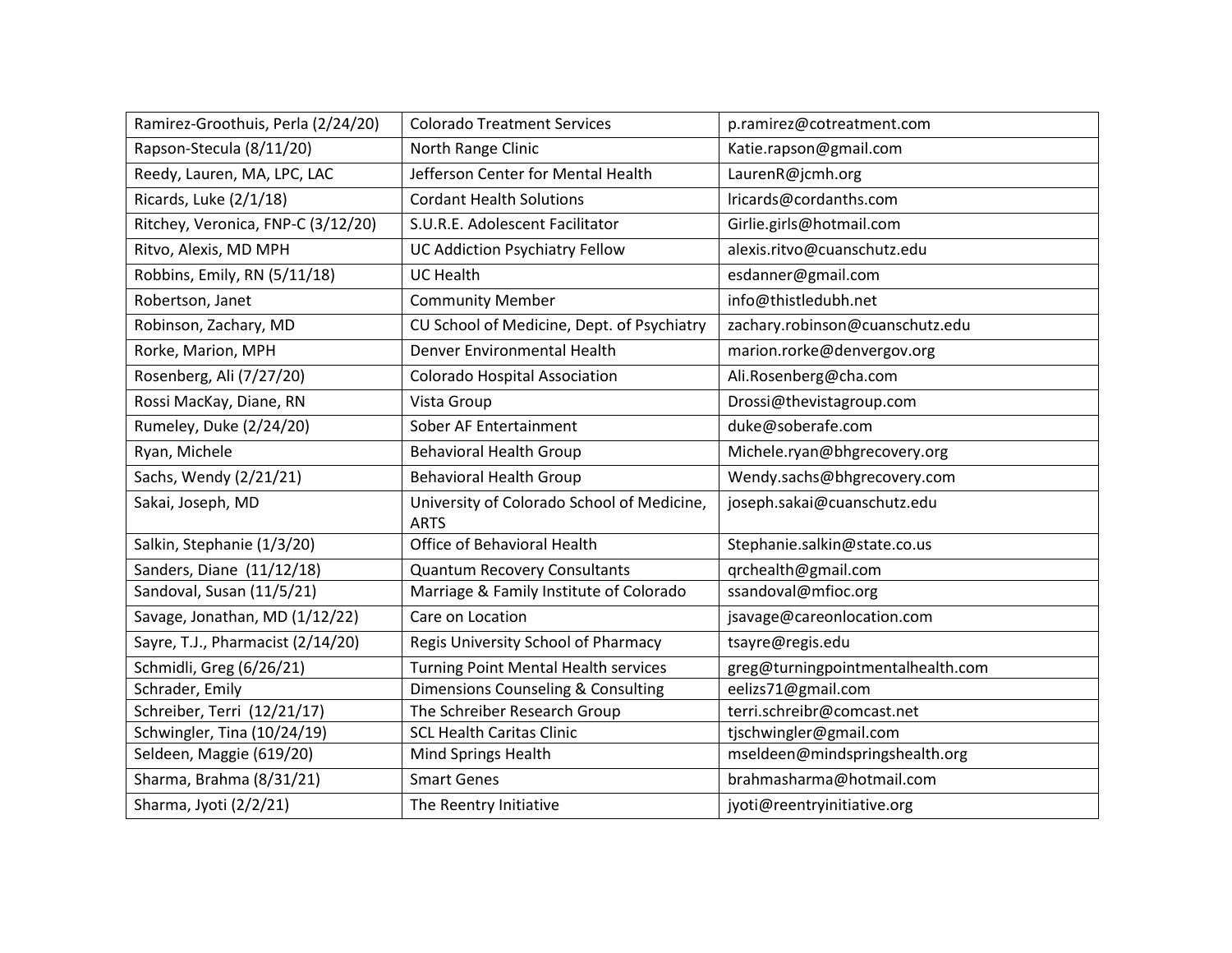| Shilling, Gene, RN (3/11/19)      | Lotus Lodge                                 | gene@lotuslodgesoberliving.com              |
|-----------------------------------|---------------------------------------------|---------------------------------------------|
| Shuler, James, MD                 | <b>SUD Consultants</b>                      | shulers@aol.com                             |
| Simbeye, Lindsey (1/21/20)        | <b>CCPDAP External Relations Strategist</b> | Lindsey.simbeye@cuanschutz.edu              |
| Sisson, C.B., MD (1//10/18)       | Colorado Clinic                             | cbsisson@coloradoclinic.com                 |
| Smith, Joyce (2/28/22)            | <b>Creative Treatment Options</b>           | Joyce.smith@creativetreatmentoptions.com    |
| Smith, Kalynn (8/5/20)            | Routt County Alcohol Council                | kalynn@routtpsyh.com                        |
| Smith, Melissa, DNPc, APRN, FNP-C | Centura Health, Dimension Pain              | melissasmith@centura.org                    |
| (12/16/17)                        | Management                                  |                                             |
| Sorrell, Tanya                    | <b>UC Denver School of Nursing</b>          | tanya.sorrell@cuanschutz.edu                |
| Spiers, Jessie (7/20/20)          | AspenPointe                                 | Jessie.spiers@aspenpointe.org               |
| Standley, Bryan (4/4/18)          | <b>Creative Treatment Options</b>           | Bryan.standley@creativetreatmentoptions.com |
| Steinfurth, Nancy A. (12/11/19)   | <b>Community Member</b>                     | Nancy.steinfurth@comcast.net                |
| Stranathan, Rachel (11/9/18)      | River Valley Family Health Center           | rstranathan@rivervalleyfhc.com              |
| Stroud, Patricia (6/26/21)        | <b>Rocky Mountain Crisis Partners</b>       | patricias@rmcrisispartners.org              |
| Summers, Ken                      | <b>Colorado House of Representatives</b>    | summershd22@msn.com                         |
| Swenson, Megan, LPC LAC (8/13/18) | Jefferson Center for Mental Health          | megans@jcmh.org                             |
| Tartz, Karla (7/12/18)            | <b>Community Member</b>                     | Karla.tartz@charter.com                     |
| Tartz, Zoe (4/19/21)              | Rocky Vista University                      | Zoe.tartz@rvu.edu                           |
| Terrell, Kelley (7/22/20)         | Mile High Behavioral Healthcare             | kterrell@mhbhc.org                          |
| Thomas, Andrea Y. (4/29/19)       | <b>Voices for Awareness Foundation</b>      | andrea@voicesforawareness.com               |
| Thompson, Evan (12/17/21)         | <b>CU Forensic Psychiatry Program</b>       | ethompdo@gmail.com                          |
| Tierney, Brian (9/8/20)           | Red Rock Recovery Center                    | Brian.tierney@redrockrecoverycenter.com     |
| Tormohlen, Kayla                  | Johns Hopkins School of Public Health       | Ktormoh1@jhu.edu                            |
| Triplett, Jessica (5/21/21)       | Office of Behavioral Health                 | Jessica.triplett@state.co.us                |
| Trujillo, Angela (11/4/21)        | <b>Community Member</b>                     | Angelatrujillo868@gmail.com                 |
| Tuetken, Tiffany                  | <b>Cordant Health Solutions</b>             | ttuetken@cordanths.com                      |
| Valdez, Connie, PharmD            | University of Colorado School of Pharmacy   | connie.valdez@cuanschutz.edu                |
| Valuck, Robert, PhD               | <b>Center Director</b>                      | robert.valuck@cuanschutz.edu                |
| Vaughn, Pamela (4/3/20)           | North Range Behavioral Health               | Pamela.vaughn@northrange.org                |
| Vincioni, Denise                  | <b>Denver Recovery Group</b>                | dvincioni@denverrecoverygroup.com           |